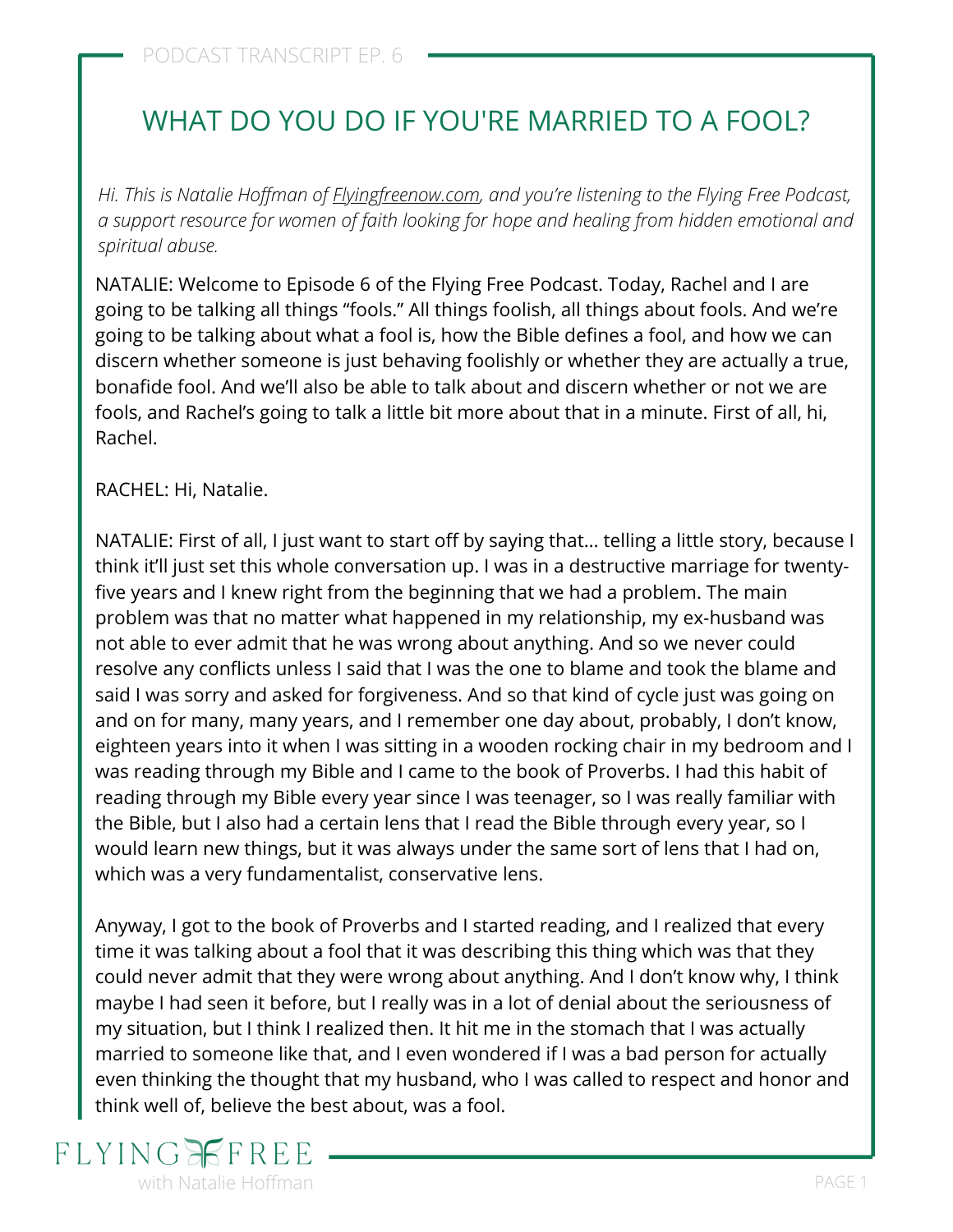That that thought ran through my head… I felt guilty that that thought ran through my head and I felt like I was a bad person. And yet I did start underlining all of those passages in Proverbs that described a fool. Then I started making a list in my journal of all those things and realized with horror that no matter who guilty I felt or how bad I felt that I was having that thought, there it was in black and white in front of me, and maybe I wasn't the one having that thought. Maybe that was actually how God defined my husband, and that made me sad and also a bit terrified. Like, "What am I going to do with this?"

And actually, shortly after that, you know how God sometimes brings a lot of things together at one time? It's like He's trying to get something in front of you and give you a message. A friend gave me the book, "[Foolproofing Your Life](https://www.amazon.com/dp/1578560063/ref=cm_sw_r_as_gl_api_glt_fabc_W121JR58NREQZ9C2T2QP?linkCode=ml1&tag=visionwomanh-20)" by Jan Silvious, and I had never seen that book before or heard of it before, but I started reading it and realized that, yes indeed, that was the situation that was going on, and now I had to try to figure out what to do about it. So, Rachel, did you have an experience like that? Or when did you start…

RACHEL: It was only after I started really coming to terms with the reality of what had been going on in my marriage, and then I went to Proverbs and it was so validating to see it there. And I had never had the courage, I don't think, to step up and think in my own mind that this was what was happening because I loved, and I love, my exhusband so much that I didn't want to think badly of him, like you said. I didn't want to believe that this man, whose reality I lived in, and who seemed so wise and always had an explanation for everything, could actually be so incredibly foolish. And actually, the most dangerous type of fool, which is the willful fool: someone who knows better but continues in being proud and not open to correction and unwilling to learn.

So it's been very validating to go back and see that God has so much to say about relationships and different types of people and advice to give about who to avoid, and it's not only the Ephesians 5 and 1 Corinthians verses about marriage that apply and give us guidance about life. There's actually guidance about life and relationships and people and evil throughout the entire Bible that we can apply and glean the principles to, and apply them even though we don't live in Bible times anymore.

NATALIE: Yes.

RACHEL: It's been quite a journey. I'm still learning about [what it looks like to avoid fools](https://www.flyingfreenow.com/why-foolproofing-your-life-will-save-your-life/) in my life.

NATALIE: Right. Because there's a reason why there's a whole book in the Bible that

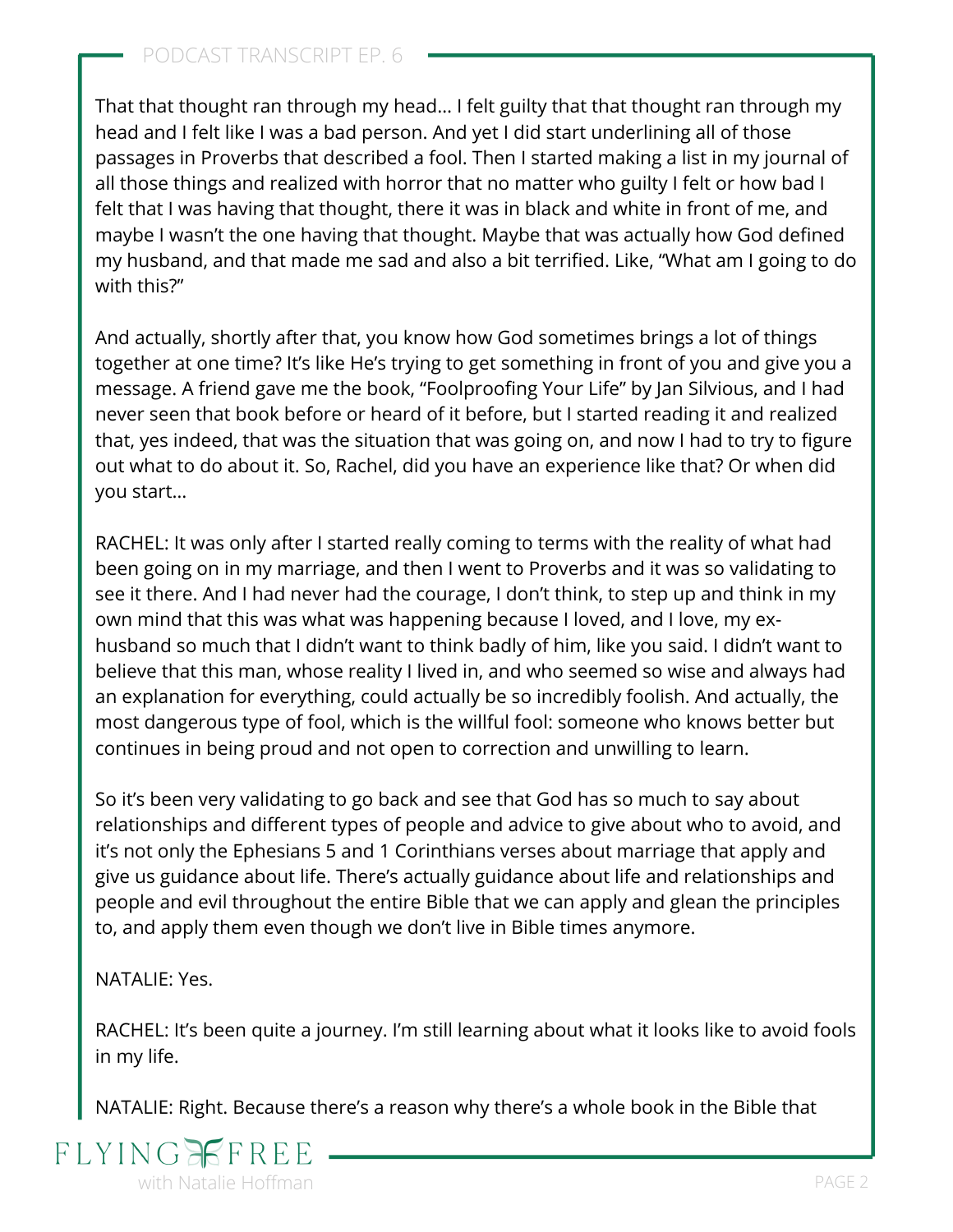talks about fools over and over and over and over again.

RACHEL: Before, I wasn't ever really able to see how it applied. It was like, "Oh, those are back then." I just never made the connection that this was actively speaking to me and applied in my daily life here in this modern time. But actually, you know, these types of people have been around for as long as there have been people. So being able to glean the truth and the kernel of wisdom there is so key.

NATALIE: Okay, I have a question for you. In Matthew 5:22 it says, "But I say to you that everyone who is angry with his brother will be liable to judgment. Whoever insults his brother will be liable to the council. And whoever says, 'You fool' will be liable to the hell of fire." What do you think about that?

RACHEL: So this is, I think, one of the verses where someone like myself with a very, perhaps even overactive, conscience that was cultivated by living with a fool, one who constantly tells you that you're stupid and you've got bad motives, et cetera, this was a verse that really pricked me and I felt condemned because I don't want to go around accusing other people of being a fool. Jesus really warns us about that: doesn't He in this verse? It's pretty clear.

NATALIE: Right. We're not supposed to judge people and He's the one that judges rightly.

RACHEL: Yeah. So how can we use His judgment instead of what He warns against? I think really what Jesus is saying in that context (this is the Sermon on the Mount), He's really calling the Jews of that day to attention because they were so focused on outward appearances, and they were always following every stroke of the law is what He said. And He was calling them to pay attention more to their hearts instead of every single tiny little outward action, because their hearts were so far from God. And so, what I think what He's warning against here is just going around and accusing people falsely and trying to maybe control them or condemn them. Actually, I think what you could say is He's warning against verbal abuse. Don't go around and call people falsely what they're not, because even if we come to the point where we realize that our husbands are fools, I don't think it's probably the best course of action to just storm into the next room where he is and start screaming at him that he's a fool. That's not the wisest decision to make, right?

NATALIE: Right.

RACHEL: That doesn't show that our hearts are actually loving towards them. So we can

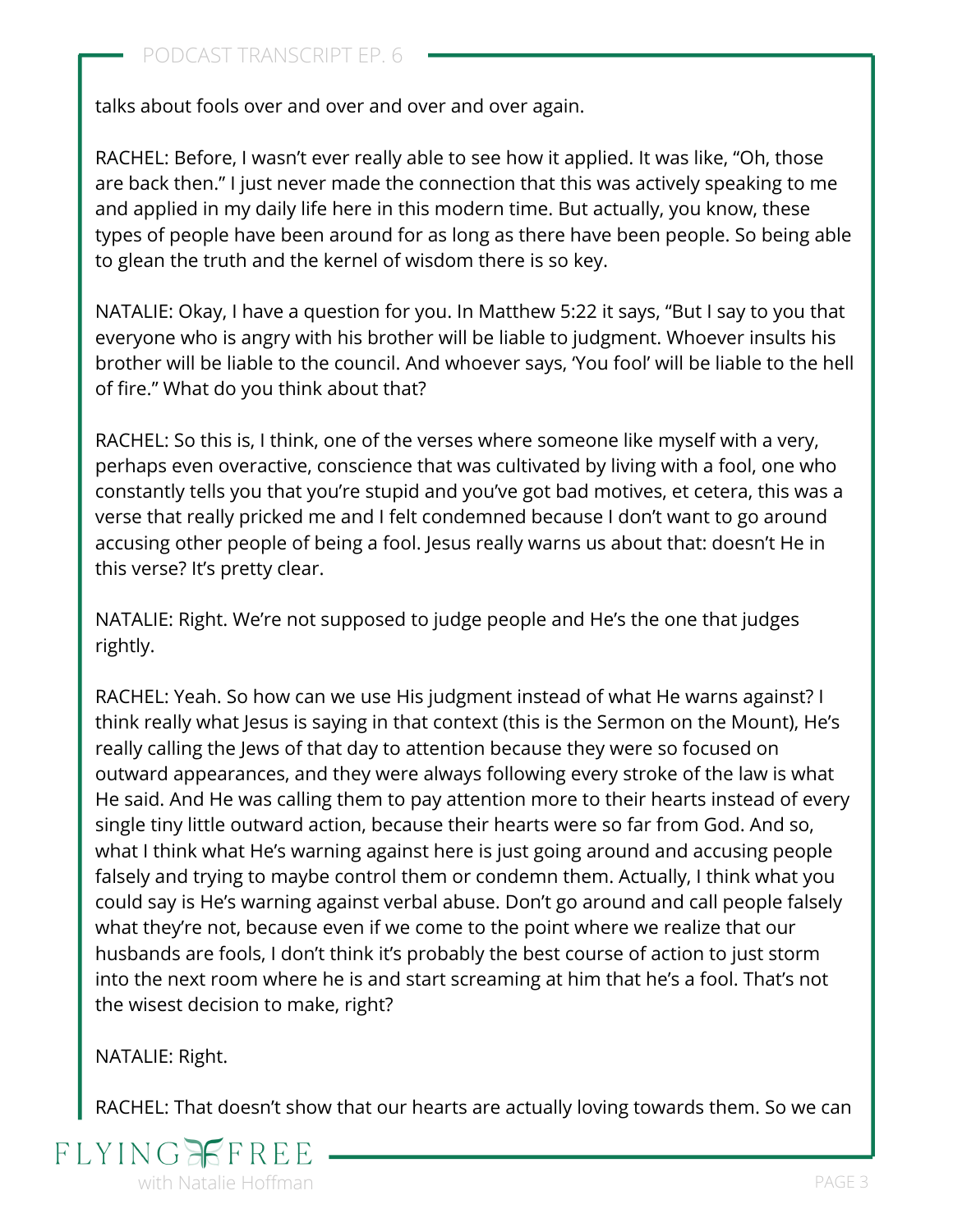choose to love even if we do come to the very sad realization that the people that we chose to spend our life with are fools.

NATALIE: I was going to jump in and say even the story in the Bible about Abigail, who was married to… the Bible identifies her husband as a fool, Nabal. And the Bible doesn't talk about her disrespecting him or verbally abusing him and calling him the fool that he is, but she does disobey him. She does stand up and do what's right, even though he in his sheer and utter foolishness tells her to do what's wrong, she does what's right in the face of what he does. And in a sense, in that day and age you could say that she was defying him, really. And God blesses her for it, and God ends up destroying Nabal in the long run. Actually it was in the short run, I think it was within a matter of days.

RACHEL: It was very… yeah, very immediate. And she even said to David, "His name means 'fool.'" She called it for what it was. She wasn't saying that derisively, she was just stating a fact.

NATALIE: Right. So I think there's a difference between calling someone a name and identifying the reality of someone's behavior.

RACHEL: And it's about the position of your heart, and I think we are called to always examine our own hearts and see what our motivations are, and it can be tricky because as I've referenced, we've had people telling us what our motivations are, and telling us who we are. And it's not correct. And so I think it's important to look at our fruit. Are we choosing to love? Are we choosing to pursue love? You know, obviously, we're not perfect, but how can we do the next thing in love, as you've talked about, Natalie, and also choose to see the truth of who we are and who others are? And not live in denial, but live in reality?

NATALIE: Yes. Okay, so one of the things that I think we should do in this episode, as far as the fool thing, is make sure that listeners know how God defines a fool. What exactly is a fool according to the Bible? I think it's really, really clear if you read Proverbs. You can read Proverbs through, and I encourage people who are listening who want to explore this further to actually take a highlighter and highlight all of the verses that talk about a fool and what a fool does, how a fool thinks, what their behavior is like. One of the verses is Proverbs 12:15: "The way of a fool is right in his own eyes, but a wise man is he who listens to counsel." So, a fool, because they already believe that they are right about everything, why would they listen to anybody else? Everyone else is wrong, and they're right. And this is one of the ways you can tell.

Now, this is not to say that whenever someone fights for what they believe or has an

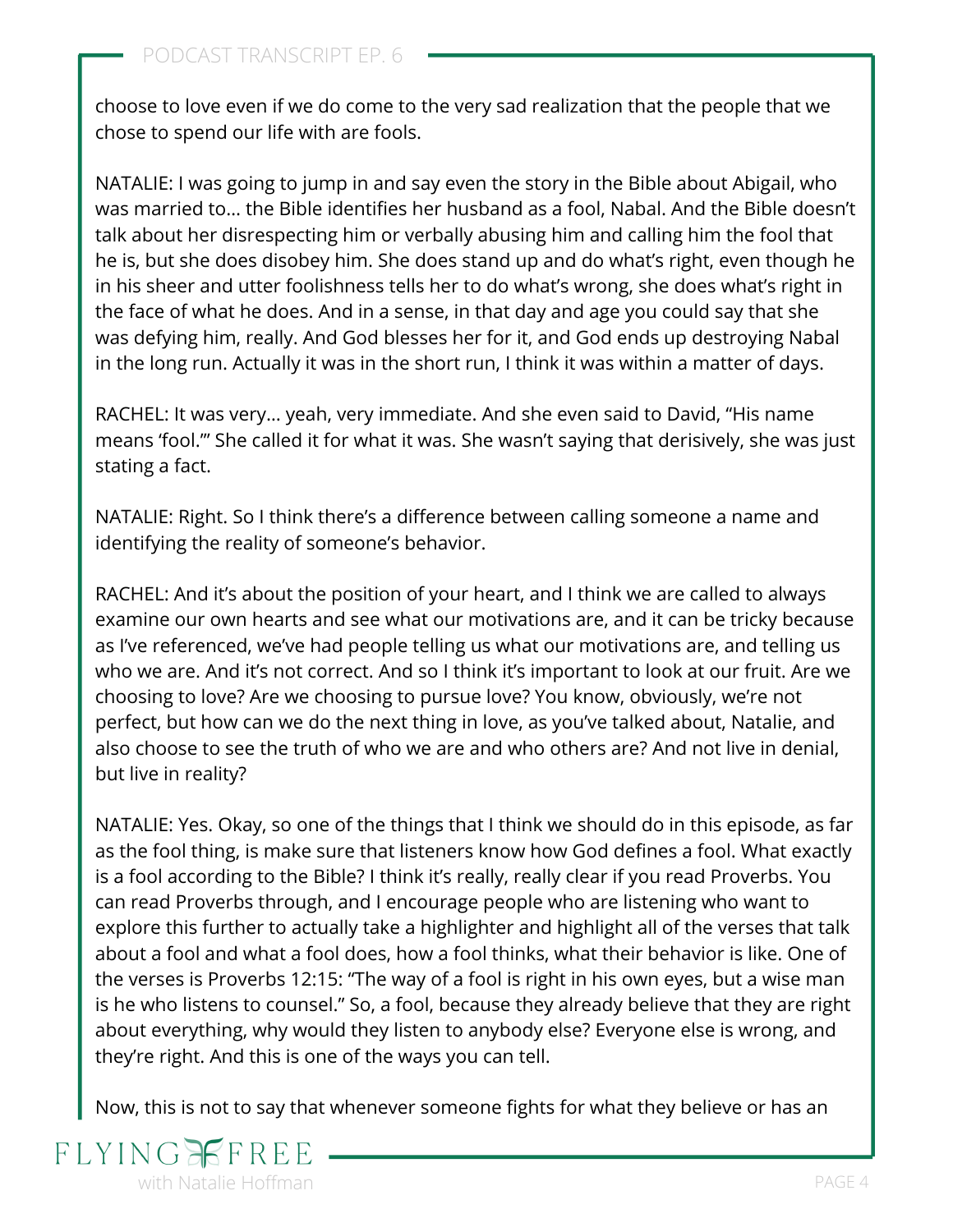opinion that's different from yours, then that makes them a fool. Obviously, right? Because everyone has different opinions about things. How you would identify a fool is someone who chronically (that means over the course of their lives), they err towards always believing that they are right and they err towards not listening to someone else's counsel. And this goes for a husband-wife relationship. Sometimes I think in conservative circles we think "Well, the husband is always right because of what hangs between his legs. He must be." You know? Does this even make common sense? And do we get into racism then as well? Does it matter what color you are? Does your color determine whether or not you're right? I mean, this is where we go into just total and utter insanity, right? And we're not even being rational anymore.

#### RACHEL: Right.

NATALIE: But there are people who actually blindly believe that "Well, you know, God speaks to the husband and so therefore, if the husband has a different opinion than the wife and it comes down to it, [then it's the husband's opinion that's the correct one,](https://www.flyingfreenow.com/break-free-from-oppression-of-patriarchy/) and the wife's is not correct. And the wife needs to, you know…"

RACHEL: It's an example of people adding to the Bible what is not there and failing to accurately interpret and discern the heart of what God's purpose is for husband and wives. And I do want to point out, you know, we talk about Abigail and Nabal and how Abigail defied her husband because he was a fool. Well, there is an example in the New Testament of a wife who did not defy her husband when he was choosing to lie to the disciples about his gift of this land. It was Ananias and Sapphira. And so, what was the price? He died and then she died, because she was committed to his foolish ways. So I think there's a pretty stark example of how God sees this, and we need to think about that really carefully because there are so many ways to get tripped up here, right?

#### NATALIE: Right.

RACHEL: And start believing and start adding things and start acting like you can be more holy if you add things. Well, guess who did that too? That was the Jews, the Pharisees, and the Sadducees of Jesus' day. They loved adding things so they could be more holy. Let's avoid that trap.

NATALIE: Yes. Okay, so a fool doesn't accept feedback.

RACHEL: Yep.

NATALIE: They don't take feedback. And that doesn't mean that they never take

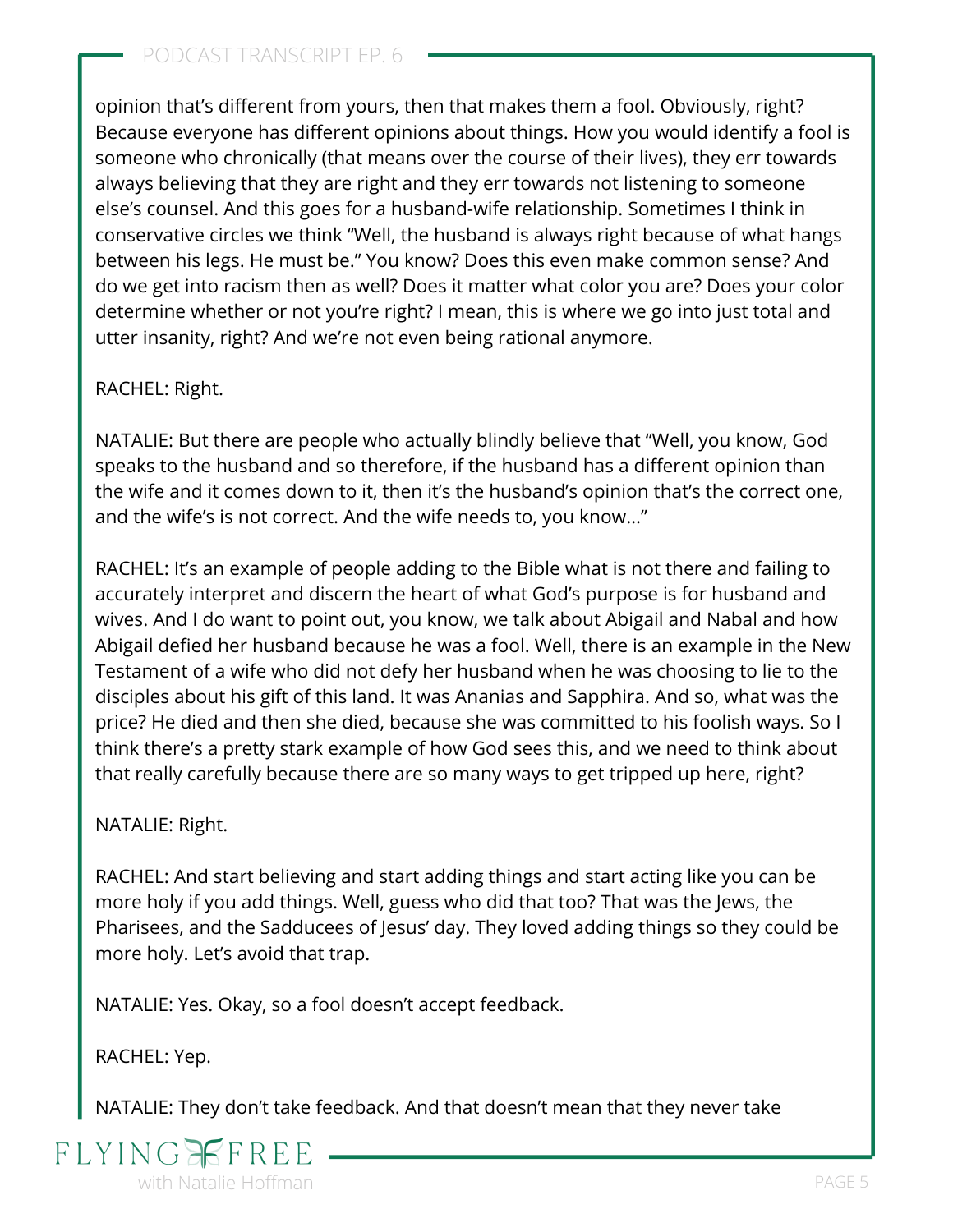feedback. I know that some men, or women for that matter, are picky about who they'll take feedback from, but for the most part they resent feedback.

RACHEL: Especially if you're coming to them and you sit down and you say, "This is the way your behavior is affecting me." And it requires a significant turnaround, repentance on their part. In my experience, there's always going to be some excuse and then turning it around to say how I'm demanding too much or expecting too much and I'm the one with the problem.

NATALIE: Yes. Shifting the blame back on you.

RACHEL: Right. So, it's marked by a significant amount of pride. There's no humility, hardly any self-reflection. They may say they are, and then they always come back with, "But you're the one who's wrong, and I'm the one who's right because of this, this, and this."

NATALIE: Yes. And hand in hand with that comes a lack of compassion and understanding for another human being's experience.

RACHEL: Right.

NATALIE: Which, does that sound like Christ? Did He just have a really hard time empathizing with the experiences of other people? No.

RACHEL: No, His compassion was so beautiful. You know it says in one of the gospels about how Jesus saw the crowds, and He was just overwhelmed with compassion for them because they were weary, like sheep without a shepherd. And that is love. And the true heart of a servant is to be able to look at someone and understand their experience.

NATALIE: Yes. Okay, let's look at another verse in Proverbs here. Proverbs 18:2 says, "A fool does not delight in understanding, but only reveals what is in his own mind." And Proverbs 18:6: "A fool's lips bring strife, and his mouth calls for blows." I thought that was interesting because there were times when the things that came out of my ex's mouth caused me to just want to pull my own hair out, but also it caused me to feel a great amount of animosity and frustration and just wanting to react in violent ways. You know? There were a couple times that I picked up my own… well, twice I did this, actually, several years apart. One time I picked up a tea cup, a tea cup that was important to me, and I threw it across the room against the wall and it crashed into a million pieces, because I think in my mind I wanted to show him that this was so

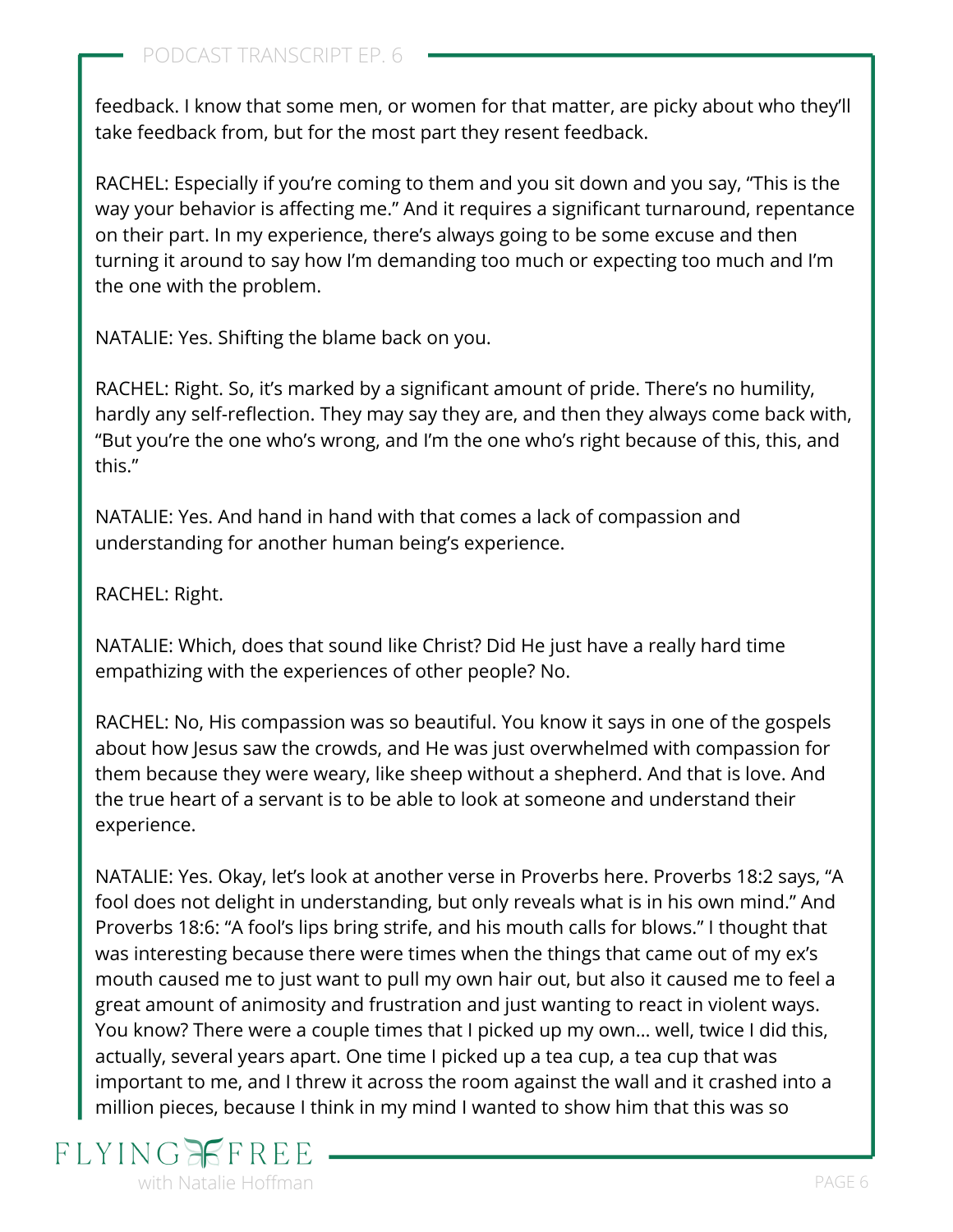devastating to me that it was worthy of breaking one of my tea cups. I think I was trying to get his attention. You know?

RACHEL: Yeah. Well, your words had failed. You had said the same things over and over and over again, it was like talking to a brick wall, right?

NATALIE: Right.

RACHEL: Because you're trying to get his attention.

NATALIE: Right. So when it says, "His mouth calls for blows," it's like, that to me is… that what comes out of their mouth, it's like you just want to… I mean, think about how many bar room brawls happen. They happen because people are being fools, right?

RACHEL: Yes.

NATALIE: They're being fools, foolish things are coming out of their mouths, they are not trying to understand another person's perspective, they are not coming at a conversation from a place of rational, logical thinking, they're just spewing forth foolishness, and it calls for blows. You know?

RACHEL: Yeah.

NATALIE: And then Proverbs 18:7, "A fool's mouth is his ruin and his lips are the snare of his soul." So, you know, I spent several years debating about leaving my ex-husband, and we were in-home separated for a year and then separated for two years physically, and then [the divorce process took another almost two years.](https://www.flyingfreenow.com/65-2/) But during all of that time, I felt sad that I had to be the one that was initiating the end. Well, it felt like I was the one initiating. I look back on that now and the reality is that that foolishness and that destructive emotional abuse was the cause of the end of our relationship. But because I was the one that initiated the separation, initiated the divorce process, initiated getting out, I still had that feeling of "Ugh. I feel like it's all my fault because I'm the one that's actually putting the closure on it, tying it off, and ending it." Okay? But this verse is… "A fool's mouth is his ruin." I was not the ruin of my ex-husband. The women who leave their ex-husbands or their husbands, they are not their husband's ruin. In this podcast, I want to be clear: Yes, women can be the perpetrators. There are emotionally abusive women. And there are women who are fools. Absolutely.

RACHEL: Absolutely.

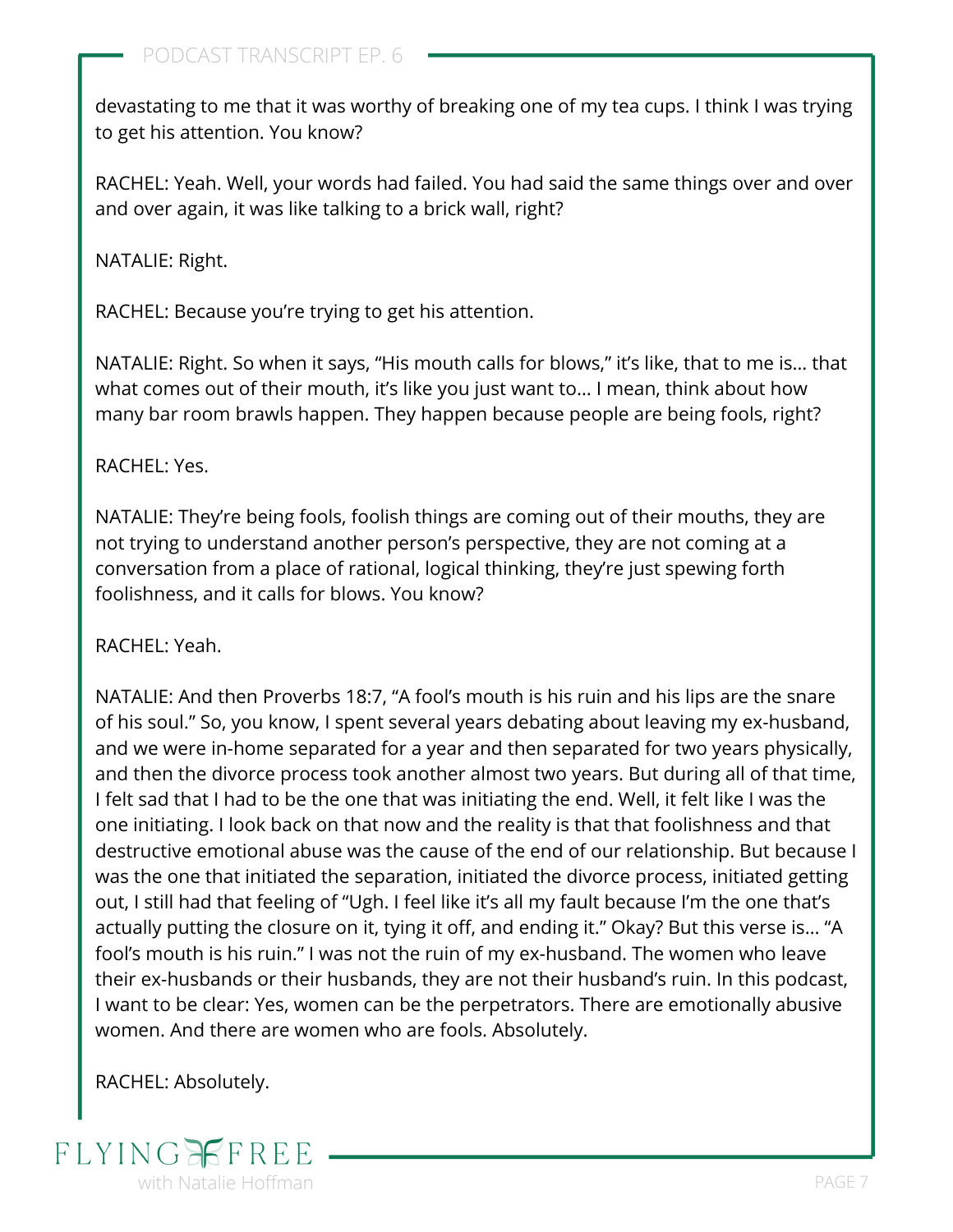NATALIE: This podcast, though, and my website is to help women of faith deal with emotional abuse. So if you're a man listening and you're hearing this and you're going, "Oh, it's not fair. My wife was the one that did it." Well, that may very well be, and you'll just have to change the gender, okay?

RACHEL: Yeah. It still applies.

NATALIE: But because we're trying to help women of faith, we're going to obviously come at it from that angle. So anyway, his lips are the snare of his soul. When fools end up reaping the consequences of their behaviors, it can sometimes take many, many years because sometimes they're surrounded by people who really love them and care for them and give them bazillions of chances. But ultimately, it's their own lips and their own mouths that are their ruin and the snare of their souls, so I think that's important to point out. I didn't say it, God said it. Right?

RACHEL: It's going to come at some point. It may not happen the first year, second year, twentieth year of your marriage, but it's going to come at some point to where the lips create this ruin, this destruction around himself. And I do want to make a broader point, Natalie, about the church, because I know I've sat through a lot of sermons that talk about the destruction of the tongue and the power of the tongue and it always felt for me… it was very abstract, and honestly convicting, though, because you know, I've said stupid things that I regret. Everyone can let things slip that they don't mean or say things in a way that they don't mean, but it seems like the church has a hard time making the connection between a purposefully destructive tongue and what that looks like in everyday life, what that can look like in a marriage, what that can look like for a parent to a child. And I think that's a failure on the part of the church to really make those connections in modern day life and call out what that looks like.

NATALIE: I agree. I think there's a fear of stepping on toes. How many times did you feel afraid to confront your husband, your ex-husband, because you knew that if you confronted him, you were going to raise his wrath and you were going to get blamed and shamed and attacked?

RACHEL: Yes. I can't tell you how many times. I was someone who was able to stuff the hurt and anger and turn it over in my mind and brood on it, and then try to figure out a way to go to him in the perfect moment and say the perfect words and try to finally get through to him, you know? And I can't tell you how many times I put my hope in that. And it was in different forms. I would write him letters, I would approach him after a meal or talk to him after physical intimacy or something like that, and it never worked.

## **FLYING** with Natalie Hoffman **PAGE 8**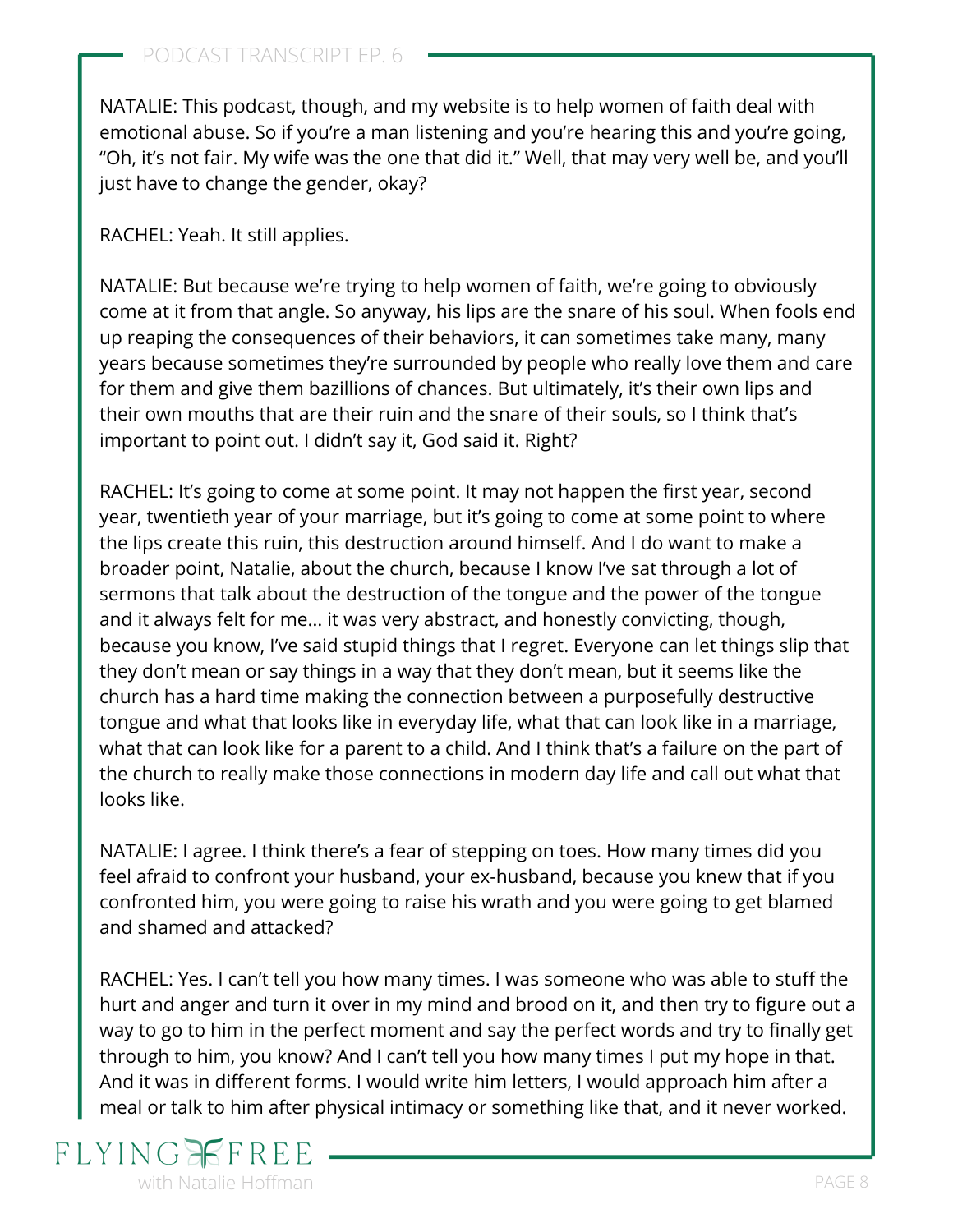My hopes were dashed every single time. It was never about those things, it was about the foolish state of his heart.

NATALIE: That's right. Okay, another Proverbs,, which helps us to understand what a fool is and does, is Proverbs 29:9: "When a wise man has a controversy with a foolish man, the foolish man either rages or laughs, and there is no rest."

RACHEL: Oh, man. Was your ex-husband someone who just delighted in crude humor and was always able to make a joke out of everything and would smirk at you? That was my ex-husband. Everything was a joke. If I said something, a word that he found funny as I was making a really meaningful point, he got caught up on that and suddenly we're off talking about his funny word or something I said.

NATALIE: Yes. Exactly. My ex-husband was not crude. He actually had a very clean mouth.

RACHEL: Oh, okay.

NATALIE: He didn't swear. He was actually very careful about that kind of thing. But definitely, definitely made light of and made fun of and tried to make a joke out of everything that was serious if he wasn't angry. So it would either be an angry response and a shaming, devaluing response to me, or he would make a joke of it and try to make light of it. But either way you felt devalued and dishonored as a human being. You know? You felt dehumanized, really.

RACHEL: Right, because they're not recognizing your experience. They're ignoring what you're saying. I can't think of, there's almost really no words for what it feels like to just sit there and have prepared in your mind and written down notes to bring to them and then to see them react in such a lighthearted, dehumanizing way. It's soul-crushing. It really is.

NATALIE: I've seen that happen, too, with these men, and talked to other women where they do this to their kids. Their kids come to them and they make fun of their kids or laugh about something serious, and [it's devastating to children](https://www.flyingfreenow.com/24-2/) when a father does that.

RACHEL: My ex-husband would say, if I would call him out on that, that my sense of humor was really poor.

NATALIE: Yes. Yes. "Can't you take a joke?"

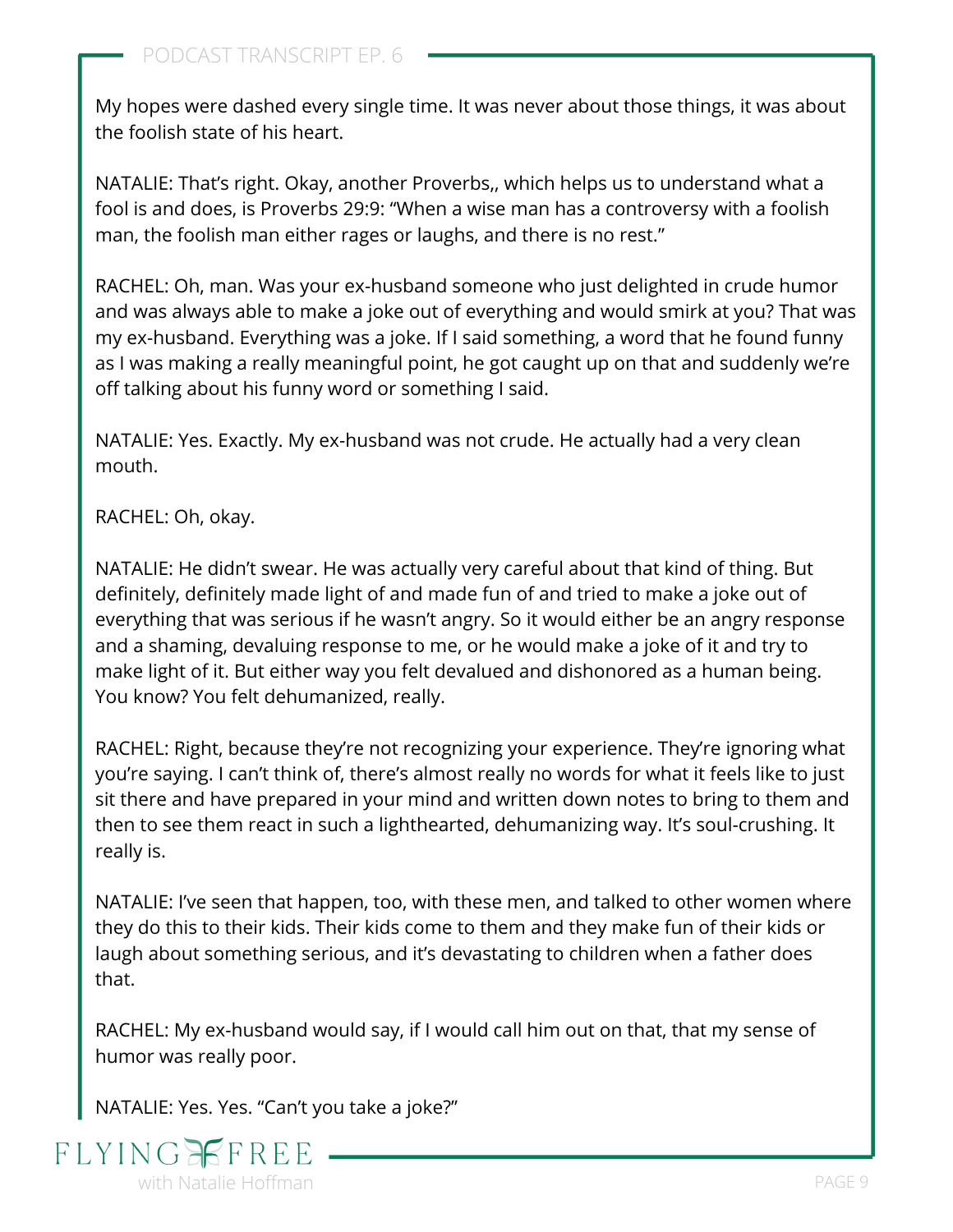RACHEL: You and I, Natalie, we have wonderful senses of humor. That is so far from the truth. And we can laugh at ourselves. We don't take ourselves too seriously. But, you know, there is a time to be serious and to take things seriously, and Romans 12 talks about laughing with those who laugh and weeping with those who weep. It's empathy. It's what we're called to do as Christians, and it is such a failure for them to continue to just make light of it and to dismiss it and to act like you're so silly and you just don't have a sense of humor and you don't get it.

NATALIE: Yep. Proverbs 26:11 says, "Like a dog that returns to his vomit, is a fool who returns to his folly." And how many times did you feel like you were going around in circles and it was the same thing happening over and over and over again?

RACHEL: Yeah. For the women who maybe are separated or who are looking for a change in their husbands, I think that's why it's so important to make sure that if there is any change, it is over a long period of time. Because they may be able to put on a cloak of seeming like they are changing for a little bit but they can't do it for a long time. They probably will return to that vomit at some point. Whether it's three months or six months or a year. So I think it's really important to see that consistent change over a period of time.

NATALIE: Yep. Here's another one. Proverbs 27:3 says, "A stone is heavy and sand is weighty, but the provocation of a fool is heavier than both of them."

RACHEL: Don't we know that?

NATALIE: I don't think people on the outside, people who do not live with this kind of provocation on a regular basis, they don't understand the weight of that burden. It's huge. And really, I felt like I was obsessed. This was the problem that I had to try to solve for years and years and years: the problem of what to do with the constant provocation that I was under.

RACHEL: Yeah. He … Oh gosh. Even now as I'm sitting here, I can feel the way… just thinking about it makes my brain go staticky. You know? You're trying to figure it out, you're trying to find some edge, some toehold of getting through and making a difference and finding a solution because you love your family and you love this man and you want this to be okay and solve this problem together because that's what we're supposed to do. We're partners. It's overwhelming, and it defies description.

NATALIE: Yes, it does. People who are listening and do know what we're talking about, they're saying, "Amen" right now.

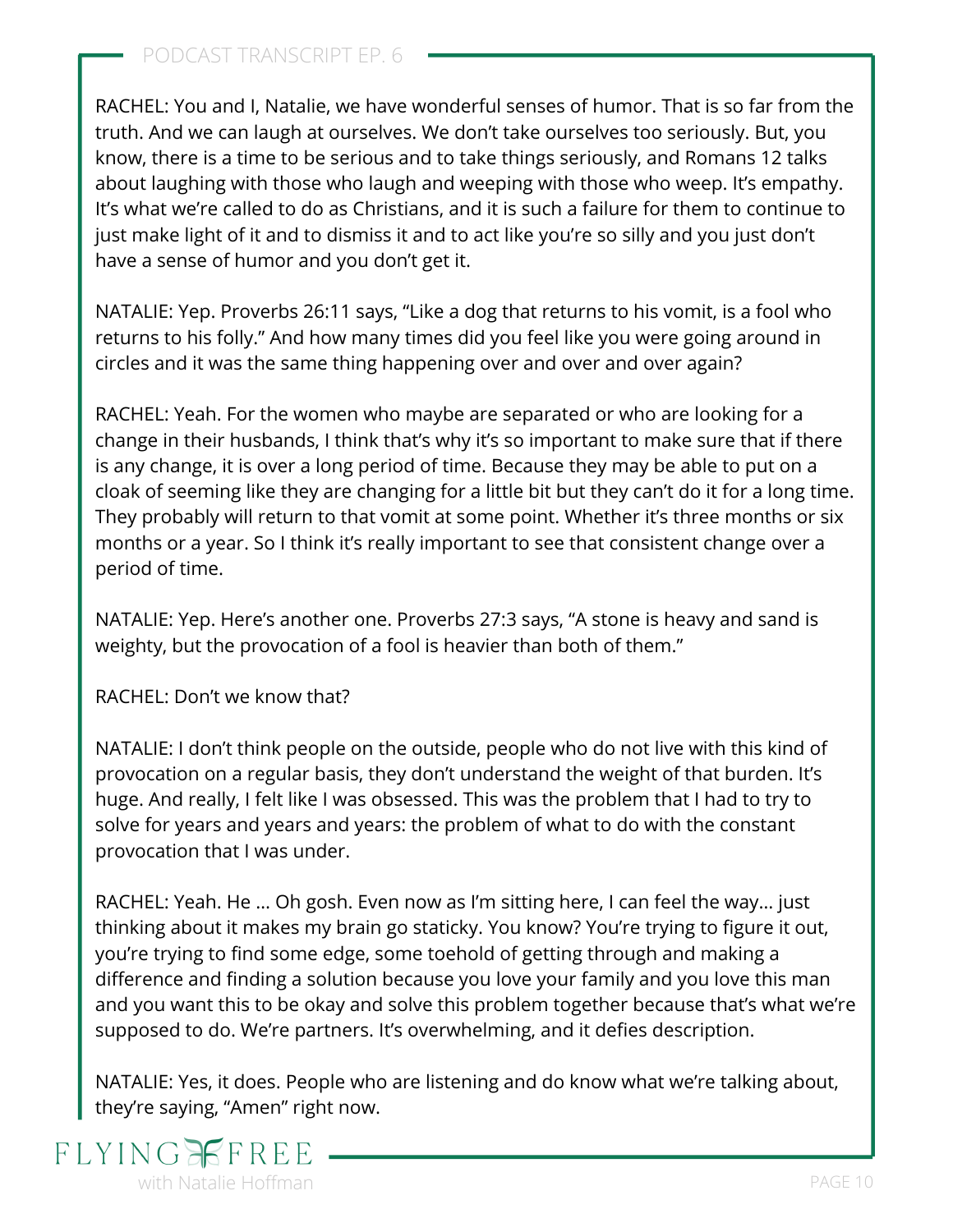RACHEL: They're nodding right now. Yes.

NATALIE: Proverbs 13:20 says, "He who walks with wise men will be wise. But the companion of fools will suffer harm." And the actual Hebrew for the word "companion" means "he who grazes in the same pasture with." So he who grazes in the same pasture with a fool, and the word "fool" translated there means "stubborn, dull, and arrogant," will suffer harm. And that word is translated, or means, "destroyed." So if you graze in the same pasture with, meaning, if you live with somebody, that means you're eating, drinking, living, moving, breathing with someone who is stubborn, dull, and arrogant, you will be destroyed. That's what that Proverbs is saying.

RACHEL: You can't get more clear than that.

NATALIE: No. No, you can't. And I'd like to say, too, and I've said this in other places. I heard this from the church that excommunicated me: they didn't believe that emotional abuse was a thing. They kind of poo-pooed it. "Oh, that's ridiculous, no. Yes, if you are getting black and blue eyes and your arms were getting broken, then we would understand what was going on in your life, but you certainly are not." That is not what God says. The Bible says that people who are living with fools will be destroyed. They'll be destroyed. And that is a serious thing. Destruction happens. We aren't just physical bodies. We are spiritual beings and we are emotional beings and we have brains. People who are emotionally abused, their brains actually… I think we talked about this in a different podcast. They've done images of brains of people who have post-traumatic stress disorder and brains that have been on drugs, and the same areas of their brains are actually damaged. It is a physical abuse. It physically affects your hormone balance, it physically affects your endocrine, your immune system, your blood pressure, your brain function. All kinds of internal organ issues can occur because of the constant stress of living with someone who is a fool.

RACHEL: Yeah. And someone who refuses to see that and really think about this problem is being foolish themselves. They're not looking at things with wisdom and discernment. They may have pride that's preventing them from wanting to see the truth of this. And obviously that's a big characteristic of a fool, but that it is so devastating. I think that's really at the core of what all of this is is pride and refusal to see the truth and to humble yourself to experience what someone else has gone through.

NATALIE: Yes. In fact, that actually is a perfect segue into the next verse which is Proverbs 14:7: "Leave the presence of a fool or you will not discern words of knowledge." There were people in the church that excommunicated me who, at the

# $FI.YIN$ with Natalie Hoffman **PAGE 11**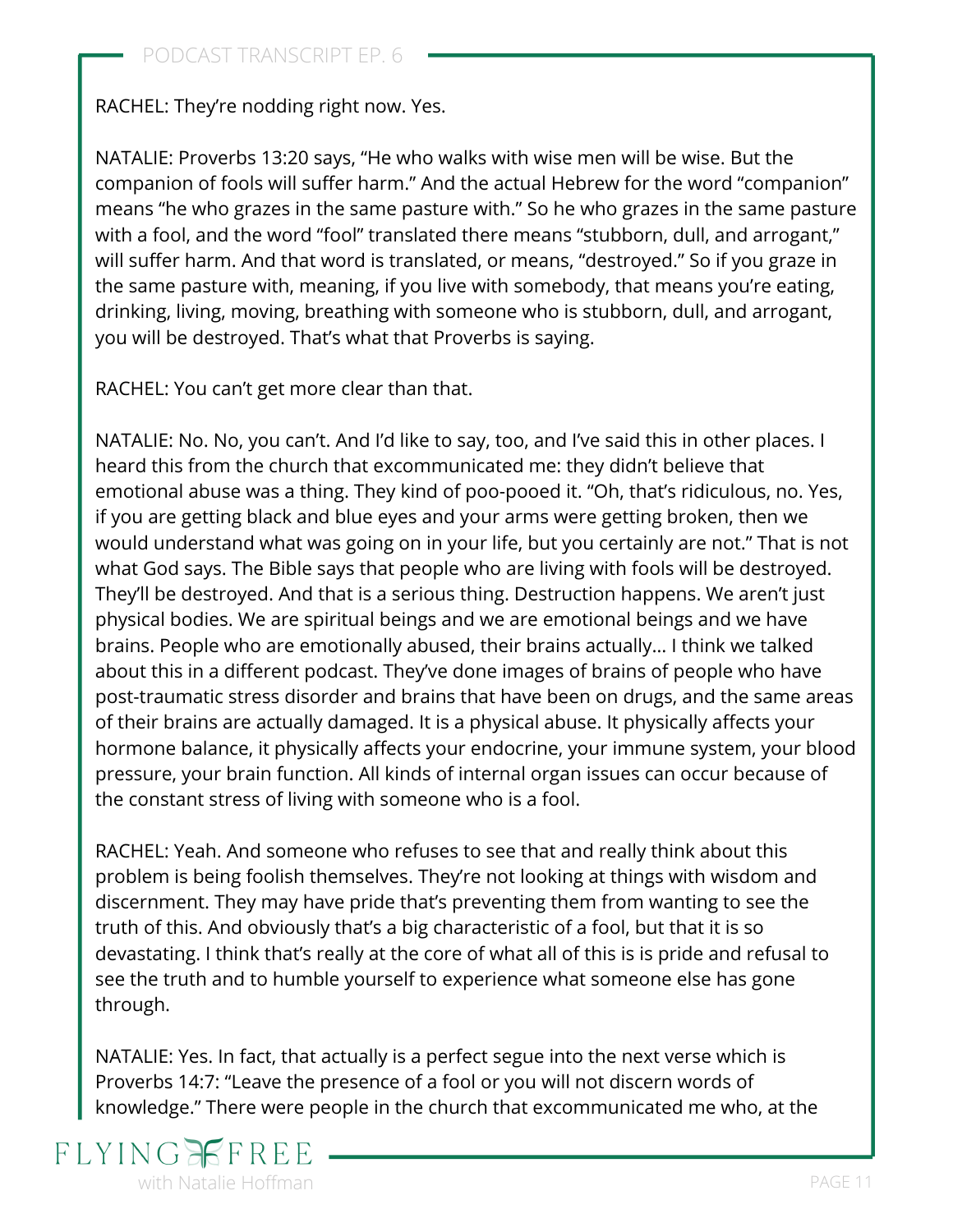time that they were working with me and I was working with them, I didn't want to believe that they were also fools. But I realized later that they were. Looking back at the way that they handled the situation, they were also foolish. So they were actually rubbing shoulders with fools, they were defending fools, and they were also foolish. And it says here to leave the presence of a fool or you will not discern words of knowledge. When we hang out with fools they rub off on us, and we can become foolish ourselves. And I think part of this too is we become fuzzy-headed. You know, like you were talking about. It makes your brain go bonkers.

RACHEL: Staticky. Yeah.

NATALIE: Yeah, staticky, that was the word you used. Things start fritzing out because there are disconnections that start happening. Fools will twist words and do crazy mental gymnastics that cause you to actually start fritzing out inside. And it's hard then to unravel the logic. Because there is no logic there. You've entered into the Twi … I always used to call it the Twilight Zone, or I would say I'm Alice in Alice in Wonderland, you know?

RACHEL: Mm-hmm.

NATALIE: I'm in a place now where logic does not count. You can't have a rational conversation. Everything is twisted and upside down, and now I don't know what to do. I can't find up from down or east from west. I'm remarried, and in my current relationship I have never ever once experienced that disoriented feeling. Never ever once.

RACHEL: That says a lot.

NATALIE: Everything is rational and logical and normal. And it's a beautiful thing. That's like a normal relationship.

RACHEL: Yeah, it is beautiful. And I think when we're realizing, when our eyes are opened to what fools look like in our life, it can be overwhelming because you start to realize this person (maybe not your husband, but like you were saying your church leaders that you realized were foolish)... it can be overwhelming because these are people that you've trusted, you've loved, you've done life with. And you wanted them to be the person you wanted them to be, someone godly and walking with the Lord, et cetera. So it really requires you to take people off the pedestal of God in your life and really look to God as God and realize that every single person, no matter how righteous they may seem, how well they can twist logic or make their points, they may be foolish

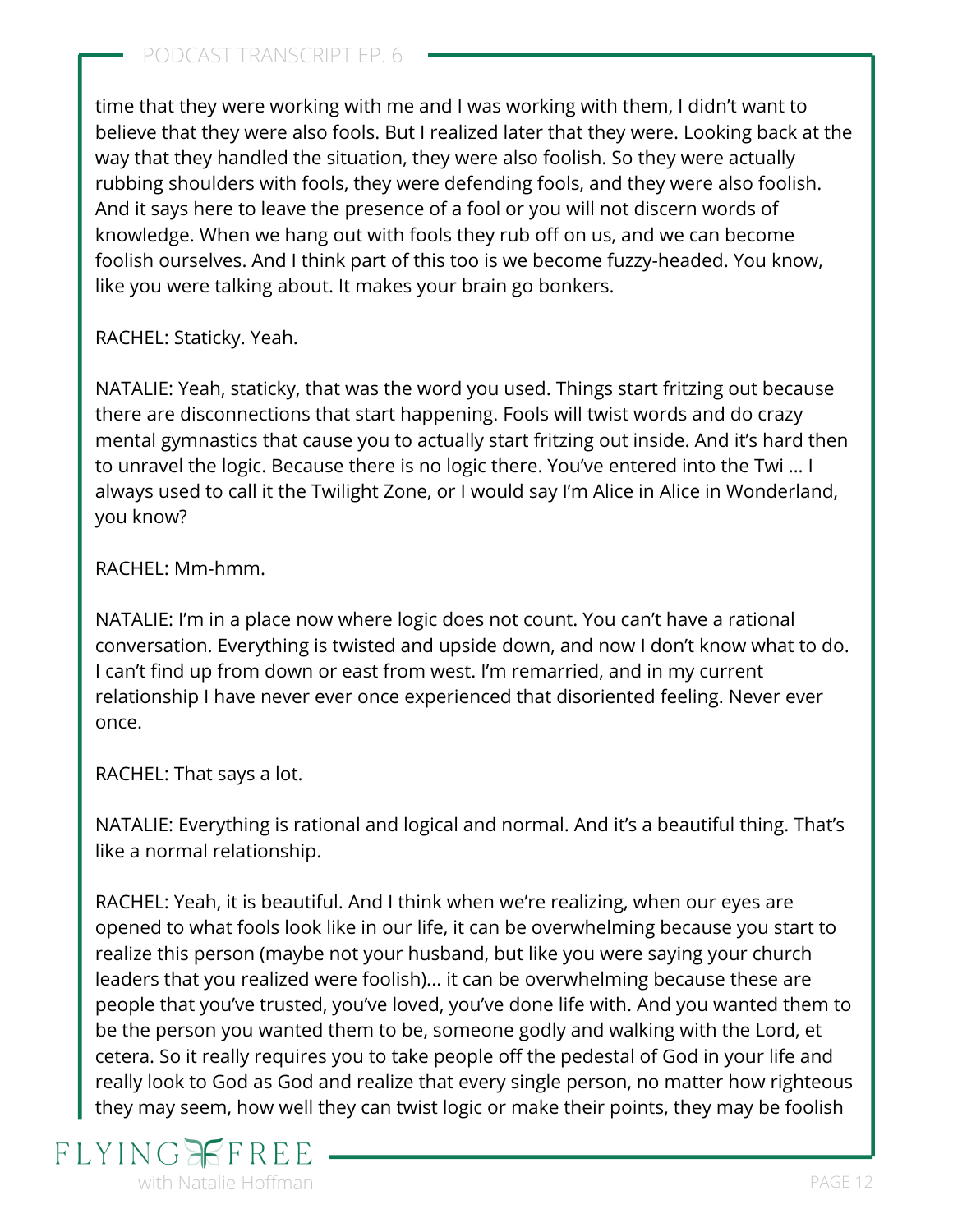and you've got to act accordingly. And it's painful. It is painful.

NATALIE: It is. It is painful. There is no easy way of dealing with a fool, but let's actually talk a little bit before we close about what we can do if we are exposed to a fool either in our workplace, or maybe even there's a… I had a couple of friends that are no longer friends of mine, that once I started learning about this stuff, I realized one of the reasons why I kept butting heads with them is because they had all of these earmarks of being a fool. So anyway, what do you do with a fool? Let's look at the Bible. What does the Bible say? Proverbs 19:19 says, "A man of great anger shall bear the penalty, for if you rescue him you will only have to do it again." And so, what I get from that is that you can correct a fool if you want to, you can give him feedback if you want to, but it's never going to work. They're never going to say "Oh, now I get it. Oh, okay." You're never going to have a meeting of the minds.

RACHEL: Because one of the marks of a fool is they are unable and unwilling to learn. They are not open to correction. They treat whatever righteousness you may want to present them with, or whatever you see in their life, with ridicule. They're going to ridicule it. So the very problem that you're trying to address is the problem that keeps them in their problem.

NATALIE: Exactly. So when they do something that is wrong or destructive in your life, what do we do with that?

RACHEL: Well, it's interesting because Proverbs makes it pretty clear that don't walk with them. In fact, Psalm 1 talks a lot about… it was pretty profound in my life, because it talks about how "happy is the person who does not follow the advice of the wicked, or take the path of sinners, or join a group of mockers." Mockers is another word for a fool. "Instead his delight is in the Lord's instruction and he meditates on it day and night. He's like a tree planted beside streams of water that bears its fruit in season." I mean, that was really profound for me in thinking about how to deal with this and looking back and seeing how I had been sitting in the company of people who were scornful and mockers. It's pretty hard to know how to proceed when you come to these revelations and it's going to be different for every person, I think. But I think overall, consistently it says put some space between yourself and these people.

NATALIE: Right. So, for listeners who actually have to live with them, they're married to them, or maybe they have a child who, well, children are always foolish, but I mean, maybe an older child who's consistently being foolish or destructive, I think one of the ways that we put distance between them, maybe we can't put physical distance between us and them, but we can put emotional distance between us and them. And

### $FI.YIN$ with Natalie Hoffman **PAGE 13**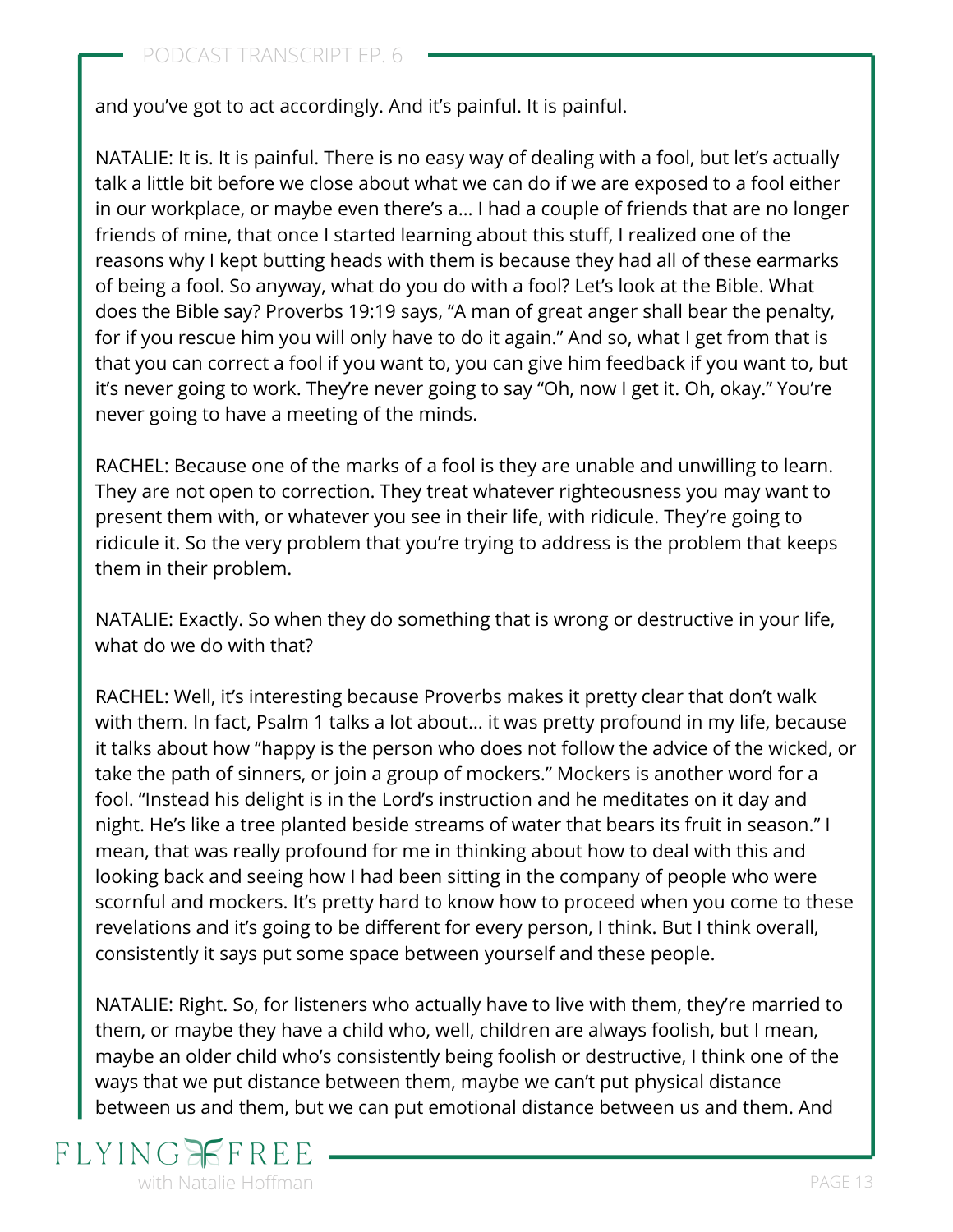### PODCAST TRANSCRIPT EP. 6

the big piece there is accepting, finally, really accepting the reality that you're never ever going to be able to get through to them. Part of our problem is that we want to try to control the destruction. We want to try to minimize it and control it, and we can't do that. I mean, we can't control it by controlling them. So we have to stop focusing on that other person and getting them to stop because they're never going to stop and they're never going to understand and they're never going to listen. And we need to start looking at, "Okay, I can't do that, so what can I do myself? What can I do to create some emotional distance?" It means emotionally detaching from them, so you stop investing. I mean, I don't consider that a relationship. A relationship that's one way, that's not a relationship. That's a care-taking position, you know? So, now you're taking care of them.

Jan Silvious calls it "feeding them with a long-handled spoon." So that means you are polite to them. When we pass someone on the street, we're polite to them. If they ask us a question we answer the question, but we don't sit down and have coffee with them and build a relationship with them, right? We just answer the question and we move on. We keep walking. So we do that with the person that we're living with. We're polite to them, we answer their questions, we keep conversations transactional. So, we don't share our inner world with them. They're not sharing their inner world with us anyways, right? Because usually they have a wall around them, they're not interested, they're not vulnerable people. Fools are the opposite of vulnerable. But the problem is that we've been vulnerable with them, and that's like taking off your clothes with someone who's got a whip in their hand. And we don't do that. We put our armor on. But the problem is that Christian people will say "Oh, no. You need to be open and vulnerable to everybody. Be an open book to everybody because that's…" No. The Bible does not teach that, okay? It does not teach that. We have to be careful about who we're an open book to.

And then other people will say "Well, if you're married to them, you have to be an open book to them." No. Was Abigail an open book to Nabal? I don't see any indication of that in the Bible. She did not even tell Nabal what she was doing. She did that behind his back. She did what was right behind Nabal's back. She wasn't making herself vulnerable to him. She didn't say "Oh, and by the way Nabal, can I ask permission to do this because I…" No. She just went and did it. She did what was right. That's called adulting.

RACHEL: Right. She was shrewd because she knew Nabal's foolishness. She had seen it as a pattern enacted in his life. And so that's what this type of action is in response to. We're not saying like, you know, if you just get married don't open yourself up if your husband is a good man who is vulnerable himself, but this is in response. This is being

### FLYIN<sub>(</sub> with Natalie Hoffman **PAGE 14** and 2008 **PAGE 14**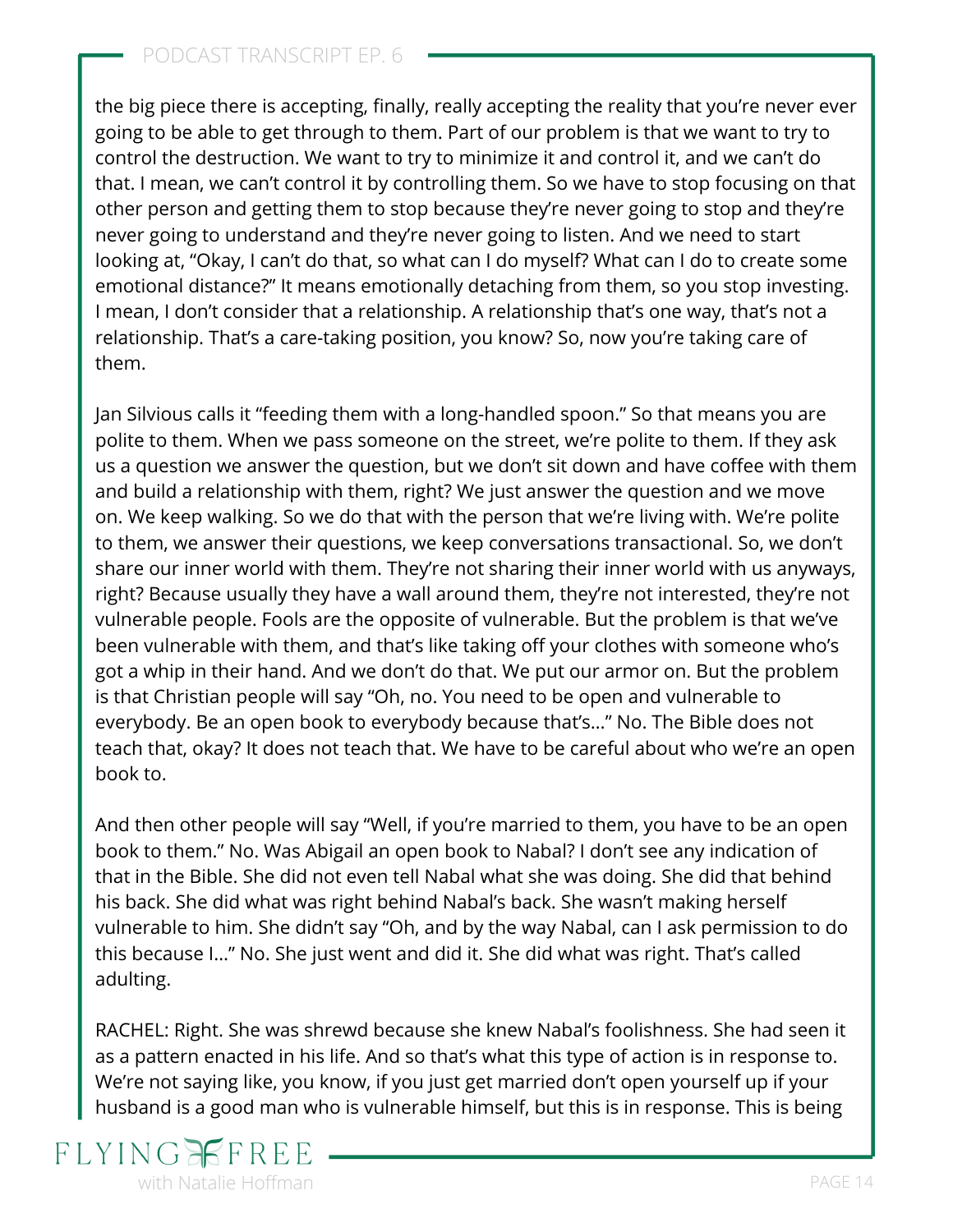FLYINGEFR

wise with your actions and stewarding your life appropriately in response to the environment around you. Jesus was not open with everyone. He did not tell people that He was the Son of God immediately. The first woman He ever told was the woman at the well, that He was the Messiah. And other people He revealed it to as time went on, but He was not vulnerable to all these other people who were crowding around Him.

NATALIE: Right. You know, one other thing, too, that I think that we can do that obviously Christ did, is always speak the truth. And that means speaking the truth to ourselves. So maybe we can't speak the truth to them, although I think we can. When they've said something that's not true, we can speak the truth: "Actually this is what happened." And then we walk away. We don't get into an argument, we don't defend ourselves, we don't get into it with them, but we speak the truth for our own benefit, and also because it's right to just speak the truth. And I wanted to close with a quote, actually, by Jan Silvious if I could, and then we should probably go because we've gone over our time, although I think this has been a great conversation. Jan writes about the idea of letting go, just finally surrendering to the reality that this person is the way that they are and there's nothing you can do to change it. She says, "You may be thinking, 'Let go? If I let go everything will fall apart. I can't let go. What will happen if I…'" [Note to reader: the audio went out at this point, cutting off the quote. Natalie continues to quote Jan Silvious:] "The only thing you can know is that if you let go, you are making a positive step toward freeing yourself from the complications and chaos that bind you, and you're releasing your fool to the natural consequences of his foolish behavior. When you see the source of your problems and are willing to admit that only God can change your fool, you will have stepped out of denial into reality, where only God can work. By letting go, you remove yourself from the fool's realm of influence and you give up responsibility for your fool. It is a conscious effort on your part, as well as an act of faith. If you will determine to remove your fool from the center of your attention by detaching and leaving him in God's hands, then and only then will you see what God can do."

Back when I read that book I was not thinking about getting a divorce. I was actually [just trying to figure out how to live with mine](https://www.flyingfreenow.com/122/). And I suppose I was thinking "Well, hopefully if I let go then maybe my fool will change," but that's actually not how it works. Fools don't change. That's what makes them a fool. It's one of the reasons why they are. It's like a pig has a snout and it's always going to have a snout, right? If you finally surrender to the fact that a pig has a snout, that doesn't mean all of the sudden the pig is going to grow an elephant nose. It's always going to have a snout. Just because you leave a fool in God's hands doesn't mean the fool is going to change. They're always going to be a fool.